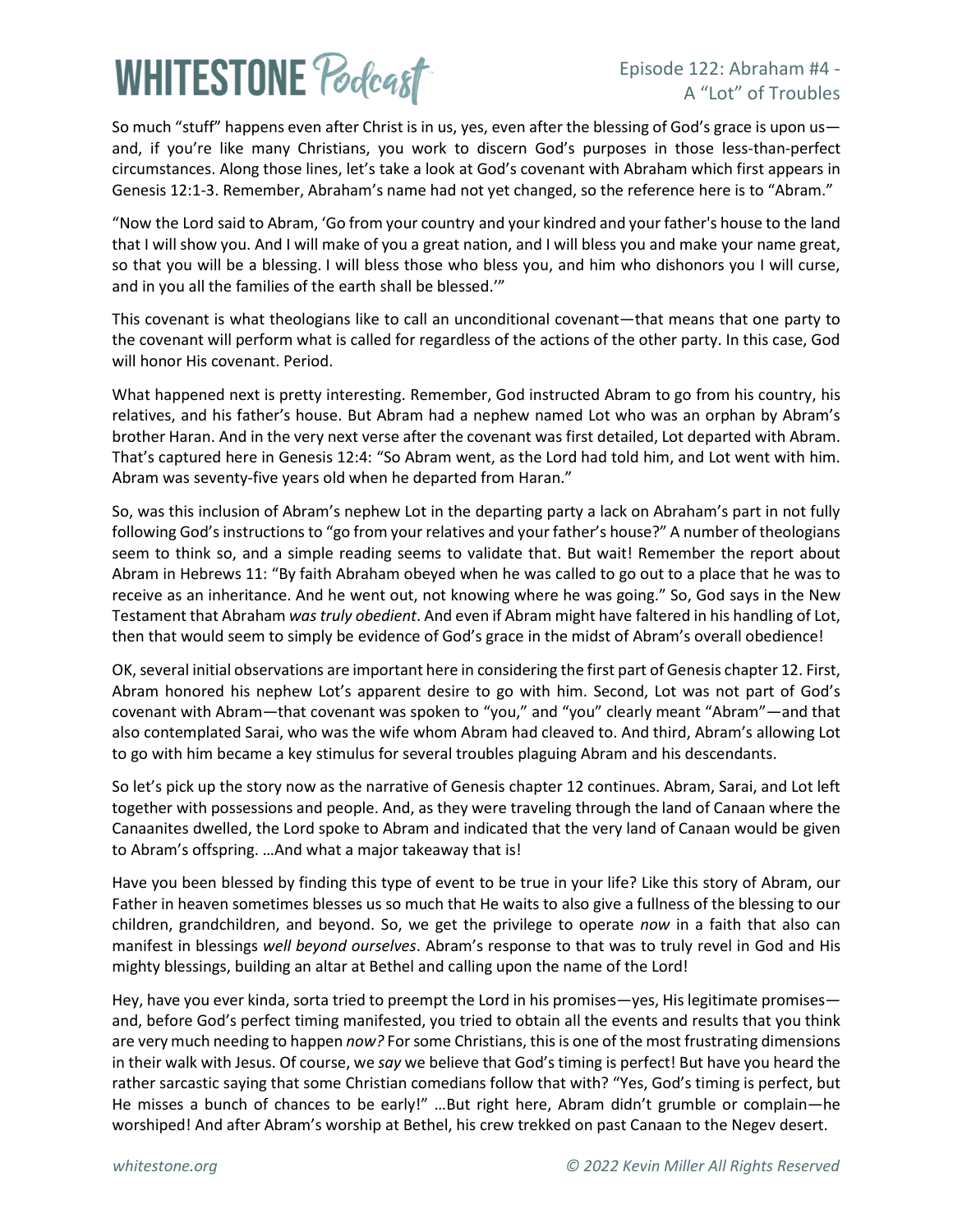## **WHITESTONE Poclast**

### Episode 122: Abraham #4 - A "Lot" of Troubles

But there was a famine in the land, and a fertile Egypt was the answer! But when they arrived, Abram feared for his life and convinced Sarai to pose solely as his sister. You know that story—Pharaoh's house was afflicted because of this deception, and Pharaoh expelled Abram and his entourage out of Egypt.

So, Abram and the crew returned to the Bethel area. And, wonder of wonders, Abram and Lot were both prospering so greatly that the land couldn't support the both of them…and there was strife between the herdsmen of both men. We don't really know the essence of the relationship between Abram and Lot. But given the fact that Lot's father and grandfather were dead, surely Abram was what we would call a bit of a "father figure" to Lot. And Abram responded to this situation like a champion…like a spiritually and emotionally secure follower of God. Here's the story, right from the Bible.

"Then Abram said to Lot, 'Let there be no strife between you and me, and between your herdsmen and my herdsmen, for we are kinsmen. Is not the whole land before you? Separate yourself from me. If you take the left hand, then I will go to the right, or if you take the right hand, then I will go to the left.' And Lot lifted up his eyes and saw that the Jordan Valley was well watered everywhere like the garden of the Lord, like the land of Egypt, in the direction of Zoar. (This was before the Lord destroyed Sodom and Gomorrah.) So Lot chose for himself all the Jordan Valley, and Lot journeyed east. Thus they separated from each other. Abram settled in the land of Canaan, while Lot settled among the cities of the valley and moved his tent as far as Sodom. Now the men of Sodom were wicked, great sinners against the Lord." (Genesis 13:8-13) Here's a blunt recap: Lot selfishly took what he perceived to be the much better deal.

But this is key: Lot was finally separated from Abram, *then* God's response was in the very next verse. "The Lord said to Abram, after Lot had separated from him, 'Lift up your eyes and look from the place where you are, northward and southward and eastward and westward, for all the land that you see I will give to you and to your offspring forever. I will make your offspring as the dust of the earth, so that if one can count the dust of the earth, your offspring also can be counted. Arise, walk through the length and the breadth of the land, for I will give it to you." (Genesis 13:14-17) This covenantal detail about Abram's countless offspring and their inheritance of the land was providentially delivered to Abram *after Lot was gone*. Tell me, isn'tthe wisdom of God evident here…in His waiting to deliver this message after the greedy Lot departed? For sure, God understands both the upsides and the downsides of family dynamics!

And you likely know the stories in the Bible that followed: that Abram had to rescue Lot from the land and people resulting from his supposedly better choice, and even later Sodom and Gomorrah were destroyed while Lot's wife longingly looked back and became a pillar of salt. And Lot's descendants birthed through incest with his daughters—the Ammonites and the Moabites—were trouble for Abram's descendants.

Here are some takeaways for us today. First, even with our good intentions, efforts on behalf of family can delay or sidetrack God's best for us! Second, even with our good intentions, family members can make poor choices that look attractive to them at the moment, and we may well pay a significant price in helping to redeem those decisions. And third, when we are children of the promise—as both Abraham *was* and we *are*—God will remain faithful to His promises, even when we respond in a less-than-perfect way!

In a previous episode, we spoke of Abraham's amazing "occupying obedience." Again—Hebrews 11:8! But Abram was not perfect, of course, and his desire to help a foolish nephew carried a high price. In an era when "family values" can easily be raised to the status of idolatry, this is vital for Christians to remember.

Jesus taught that He didn't come to bring families together, but that families would be separated on His account. A cultural context of this teaching was the powerful *paterfamilias* model of the Roman empire, where patriarchs had near-absolute control, for example putting a newborn child to death if desired. Still, Abram did nobly help his nephew Lot—even when it was a risky diversion. All the while, God was faithful to Abram in the grandest covenant the world had ever seen up to that time. There are important lessons for us to reflect upon in the Abram and Lot story, aren't there? Yes, a "Lot" of troubles. Much to ponder…